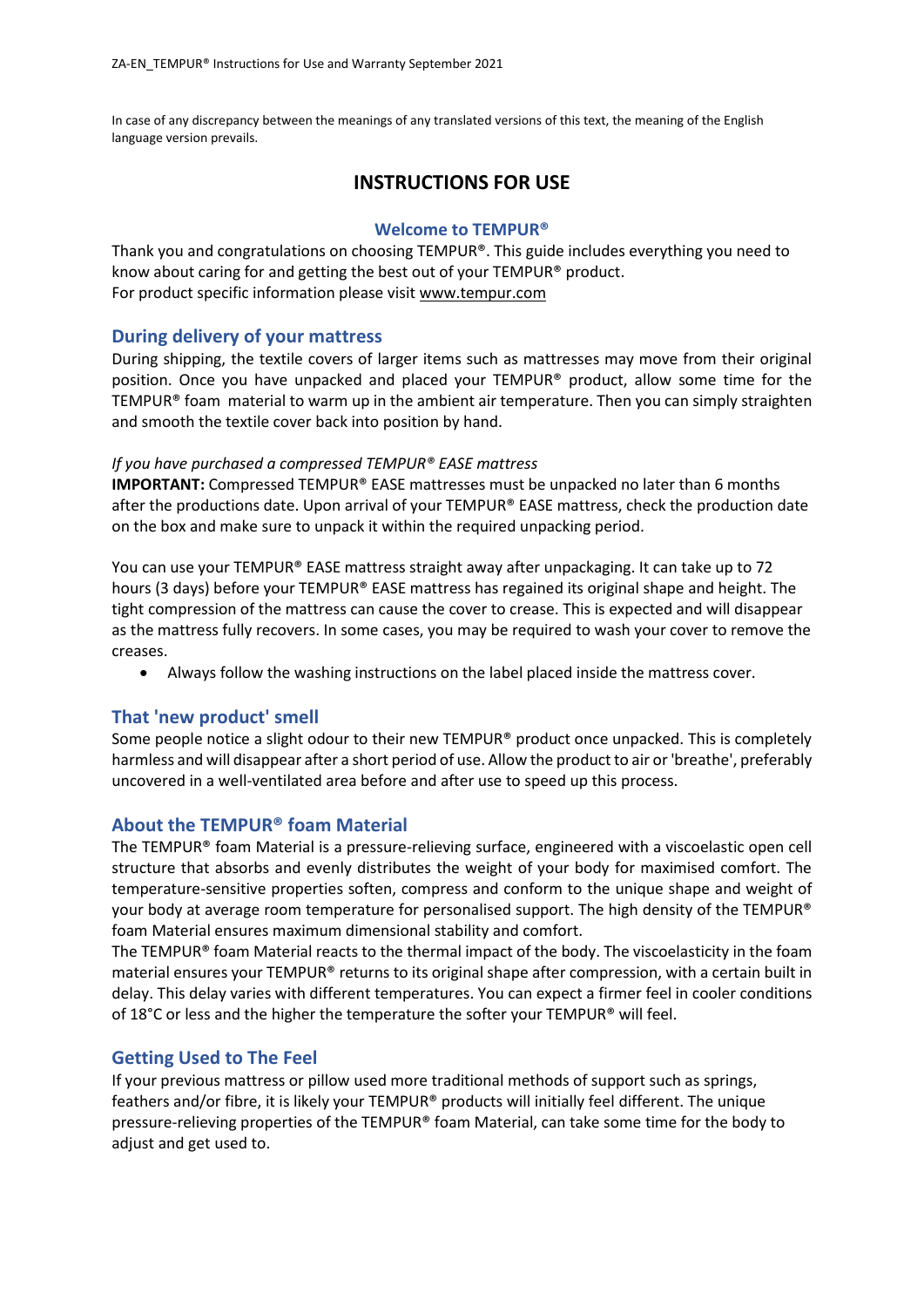### **The break-in period**

#### *TEMPUR® MATTRESS (not relevant for compressed TEMPUR® EASE mattresses)*

The more time you spend on or in bed: resting, reading or watching TV, the better. The extra movement will help the cells in the TEMPUR® foam Material to open. As they open, the cells 'breathe' and respond more rapidly to weight and temperature, but they will return to their original shape. To the user it may feel like the mattress is getting softer, but in fact there is no change to the pressurerelieving properties of your product.

#### No Need to Flip

Advances in TEMPUR® technology have resulted in keeping maintenance to a minimum. Each mattress model has a build-up of multiple layers, so you sleep on the top side only. To prolong the life of our products, from time to time you can rotate your mattress head to foot.

#### *TEMPUR® PILLOWS*

- During the first 2-3 weeks of ownership, it can help to use the pillow as a cushion during the day to improve the support and pressure-relieving benefits delivered when you are sleeping.
- Shake and massage the pillow to get the filling evenly back in place after use (for pillows filled with TEMPUR® foam material granulates).

### **Moving, transport, storage and disposal**

- Unless otherwise stated TEMPUR® products should **NOT** be bent or pressed out of their original shape, as you risk damaging the foam material and losing all the properties and benefits it brings.
- Due to the nature of the foam material in TEMPUR® products it can become slightly compressed during transportation or storage. This is expected, the product will return to its normal size after a short time in room temperature.
- Do not unroll a TEMPUR® mattress Topper when it is cold, as you will be at risk of tearing or cracking the foam material. Allow the TEMPUR® mattress Toppers to adjust to room temperature before unrolling.
- TEMPUR® products should be stored in their original shape. Exempt from this is the TEMPUR® Travel Pillow, which may be transported rolled up in the bag supplied (the bag should **only** be used when travelling to avoid permanent deformation of the pillow).
- TEMPUR<sup>®</sup> Mattresses must be stored flat, ideally in the original packaging (it is not possible to reuse packaging for the compressed TEMPUR® EASE mattresses).
- The compressed TEMPUR® EASE mattresses must not be re-compressed for storage.
- TEMPUR<sup>®</sup> mattress Toppers can be stored either rolled up or stored flat.
- TEMPUR® products must be stored in a dry environment (maximum 65% relative humidity).
- For disposal of your used product please refer to the local authority within your country market.

### **Symbols**

The following symbols are used on product, packaging or in this manual.

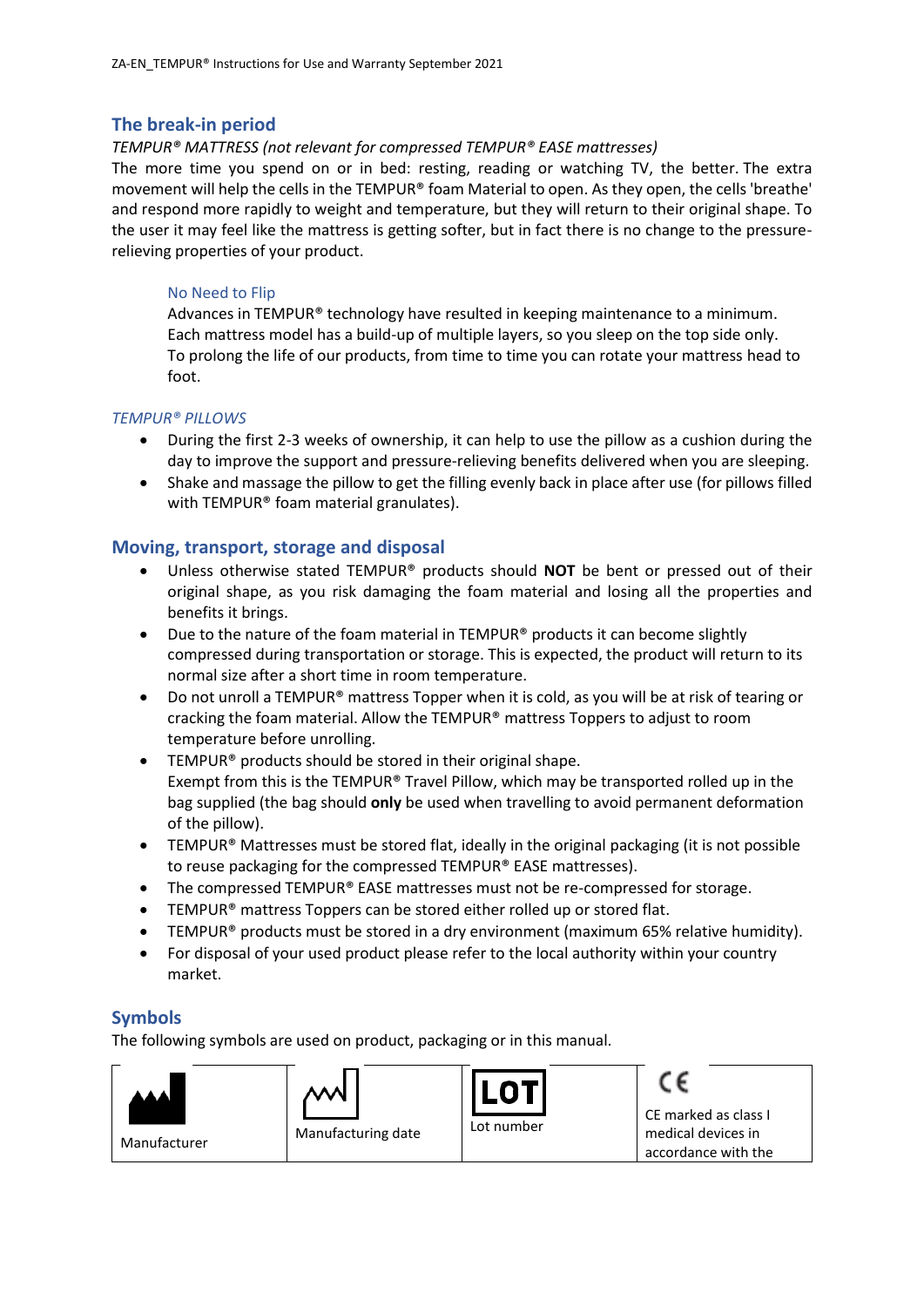|                                                                                                                                |                                                                        |                                 | requirements of MDR<br>(EU) 2017/745                                                   |
|--------------------------------------------------------------------------------------------------------------------------------|------------------------------------------------------------------------|---------------------------------|----------------------------------------------------------------------------------------|
| Medical device                                                                                                                 | <b>AUP</b><br>Product orientation<br>printed on mattress<br>foam cores | Consult Instructions for<br>Use | <b>LATEX</b><br>Item is made with an<br>adhesive that contains<br>natural rubber latex |
| Avoid open flame                                                                                                               | ⁄٥<br>Humidity limit                                                   | ومنينة<br>Keep dry              | <b>MAX XX</b><br>Recommended max user<br>weight                                        |
| + 6M<br>DD-MM-YYYY<br>Mattress must be<br>unpacked no later than 6<br>months after the<br>production day printed<br>on the box | Warnings and<br>precautions                                            |                                 |                                                                                        |

## **CE marking**

Many TEMPUR® products are classified as class I Medical Devices and CE marked in accordance with MDR (EU) 2017/745.

Please check the product label placed inside the textile cover to see if the product you have purchased is CE marked.

The intended use of the CE marked products is to prevent or reduce the risk of developing pressure ulcers in adults. This effect is obtained through the pressure redistributing properties of the TEMPUR® foam material.

The CE marked products are intended for home care. It is important that immobilized users are repositioned on a regular basis.

The CE marked TEMPUR® mattresses and mattress toppers are suitable for user weight of up to 150 kg.

In case of a serious incident with the product, the manufacturer and competent authority in the user´s home country must be informed.

To report an incident to the manufacturer please report as a warranty complaint by following the instructions specified in the "warranty" section of this manual.

# Please note additional instructions for use

#### **Warnings and precautions**

The following symbols and text will be used to draw your attention to possible dangerous and undesirable situations. Please be aware that failure to comply with these instructions may results in critical injuries or damage to the product.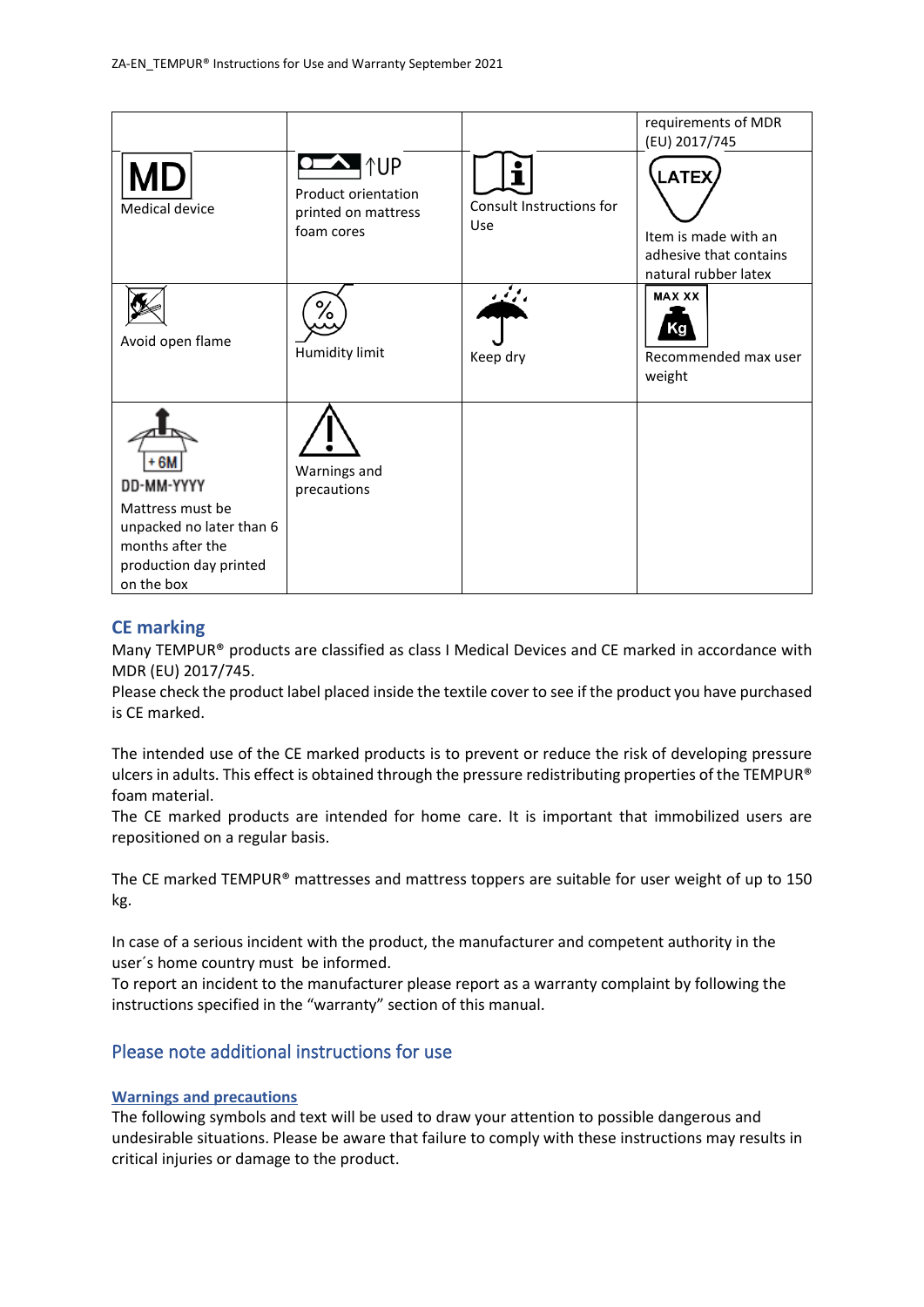| <b>WARNING</b>   | Be aware of situations or practices that may cause death or<br>critical injuries                    |
|------------------|-----------------------------------------------------------------------------------------------------|
| <b>CAUTION</b>   | Be aware of situations or practices that may cause moderate or<br>minor injuries                    |
| <b>IMPORTANT</b> | Be aware of situations or practices that could result in damage<br>to the product or other property |

 $\overline{\Lambda}$  **Warning:** Do not leave infants, young children or the elderly unattended on the mattress or pillow if they can't easily turn over by themselves**.**

**Warning:** It is important that immobilized users are repositioned on a regular basis.

Carelessness causes fire – we strongly recommend not to smoke in bed or while using the products.

 $\angle$ **Warning:** Risk of fire: keep products away from open flames

**Caution:** Do not use bed pads on TEMPUR<sup>®</sup> mattresses or mattress toppers, as they can reduce the pressure-relieving properties. To ensure optimum support we recommend using a sheet directly on the mattress

**Caution**: Please note TEMPUR® foam Material works best in response to the natural warmth of the user, therefore an electric blanket and/or hot water bottle is **not recommended**. The heat from an electric blanket will temporarily offset the temperature sensitivity in the TEMPUR® foam Material. However, if the user would still prefer to use an electric blanket, we suggest doing so over a separate sheet and avoiding direct contact with the TEMPUR® foam Material.

- $\circ$  **IMPORTANT:** Always follow the instructions for use from the supplier of the electrical blanket.
- o **IMPORTANT:** If your hot water bottle should develop a leak which wets, stains or damages your mattress it will **invalidate your warranty.**

### **IMPORTANT:**

- TEMPUR® mattresses must always be placed on a ventilated base, e.g. springs or slats to prevent moisture from accumulating in the mattress.
- Do not use a TEMPUR® pillow with wet hair as the foam material will get damaged.
- For pillows filled with TEMPUR® foam material granulates and/or down; shake and massage the pillow to get the filling evenly back in place after use or storage.
- Do not unroll a TEMPUR® mattress Topper when it is cold, as you will be at risk of tearing or cracking the foam material. Allow the TEMPUR® mattress Toppers to adjust to room temperature before unrolling.
- TEMPUR<sup>®</sup> mattress toppers must always be placed on top of a mattress.
- Do not fold, bend or press your TEMPUR<sup>®</sup> product into shape as there is risk of damaging the foam material
- Do not alter or repair your product it will invalidate your warranty.

### **Cleaning and maintenance**

• Most textile covers can be removed and washed. Please follow the specific cleaning instruction for your product on the product label located inside the textile cover.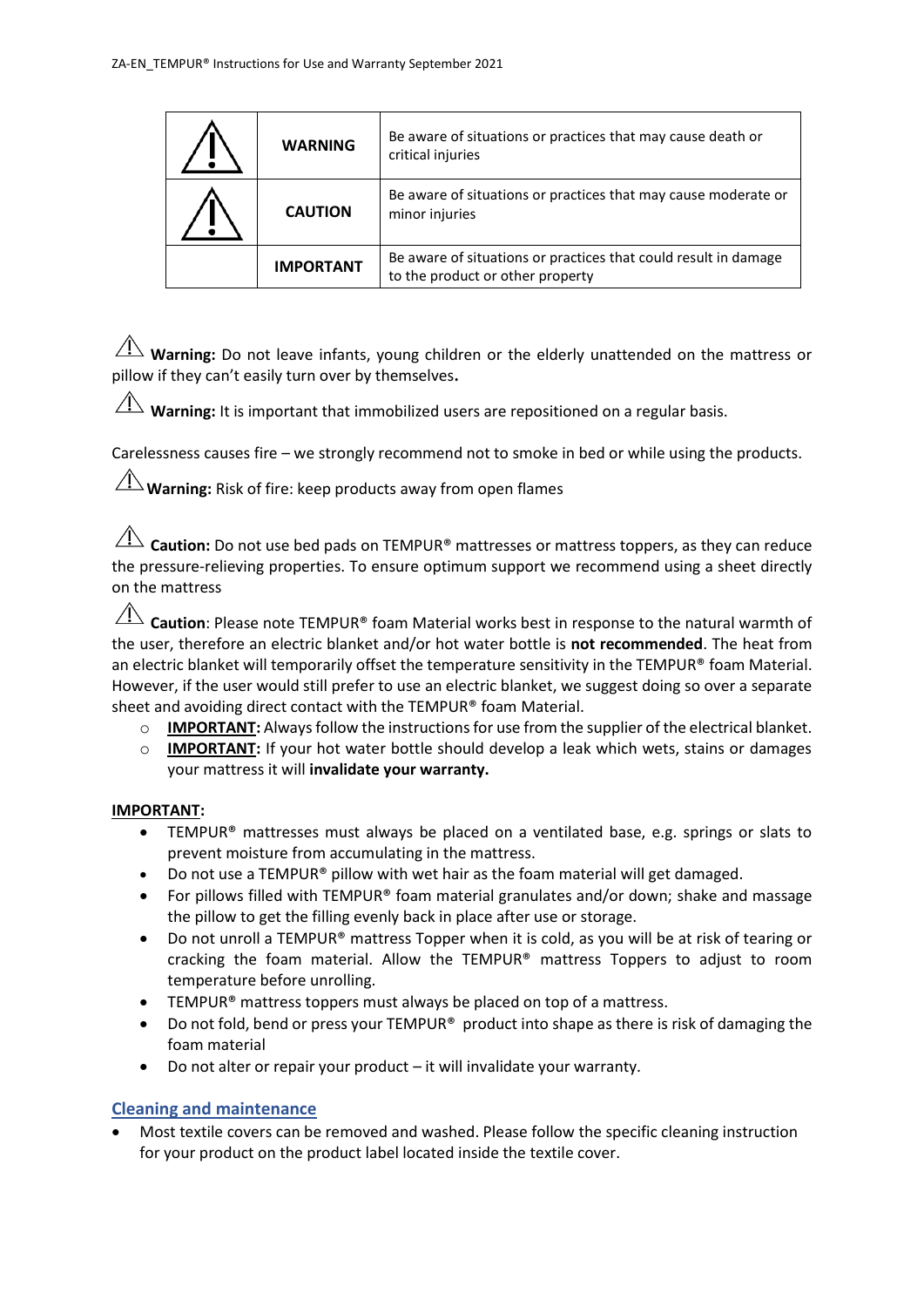• Special textile covers which contain TEMPUR® foam material that cannot be washed or drycleaned, can easily be removed for airing and brushing.

Textile covers quilted with TEMPUR® **washable** material:

- Can be washed and tumble-dried, line dried/flat dried. Check the product label inside the textile cover to see if your cover can be washed.
- **IMPORTANT:** The TEMPUR<sup>®</sup> washable material is heavy when wet, please follow the below instructions carefully:

| Cover width (cm)       | Washing machine/tumble dryer capacity           |
|------------------------|-------------------------------------------------|
| Up to 95 cm            | 6 kg                                            |
| Up to $105$ cm         | 7 kg                                            |
| Up to $120 \text{ cm}$ | 8 kg                                            |
| Over 120 cm            | must be washed at professional laundry facility |

### • **IMPORTANT:** Covers must be completely dry before use or storage. Tip: Weigh the cover before washing. Dry the cover until it has the same weight as before wash. Then you know that the cover is completely dry.

## TEMPUR® Down Luxe Pillow:

### **IMPORTANT:**

- **Remove foam bag with TEMPUR® foam material granulate before washing the down cover.**
- Use enzyme free laundry detergent for the down cover and tumble dry with a couple of dryer balls (or clean tennis balls) to avoids down clumping and to ensure the down dries evenly.
- **Do not** use fabric softener on the down cover.
- The down cover must be completely dry before use or storage.
- Tip: Weigh the Down Luxe Pillow cover (without the foam bag) before washing. Tumble-dry the cover after wash until the cover has the same weight as before wash. Then you know that the down cover is completely dry.

### **IMPORTANT:**

• Do not wash the TEMPUR® foam material. Exempt from this is the TEMPUR® EasyClean Pillow and the TEMPUR® PureClean Pillow which can be washed (follow the specific cleaning instructions on the product label inside the textile

cover). Exempt from this is also the textile covers with TEMPUR® washable material - follow the specific cleaning instructions on the product label and in this instruction.

• Do not steam-clean or dry-clean the TEMPUR® foam material.

# **IMPORTANT**

• The TEMPUR<sup>®</sup> products must be regularly ventilated to remove moisture.

**Caution**: After washing the textile cover please ensure mattress textile cover is replaced according to the orientation printed on the side of the mattress foam core. The TEMPUR® foam material that provides maximized comfort and pressure relief is only on the top-side of the core.

**Caution**: After washing the textile covers of seating products or cushions with layers of foam please be aware of the orientation of the foam core when products is being re-assembled. The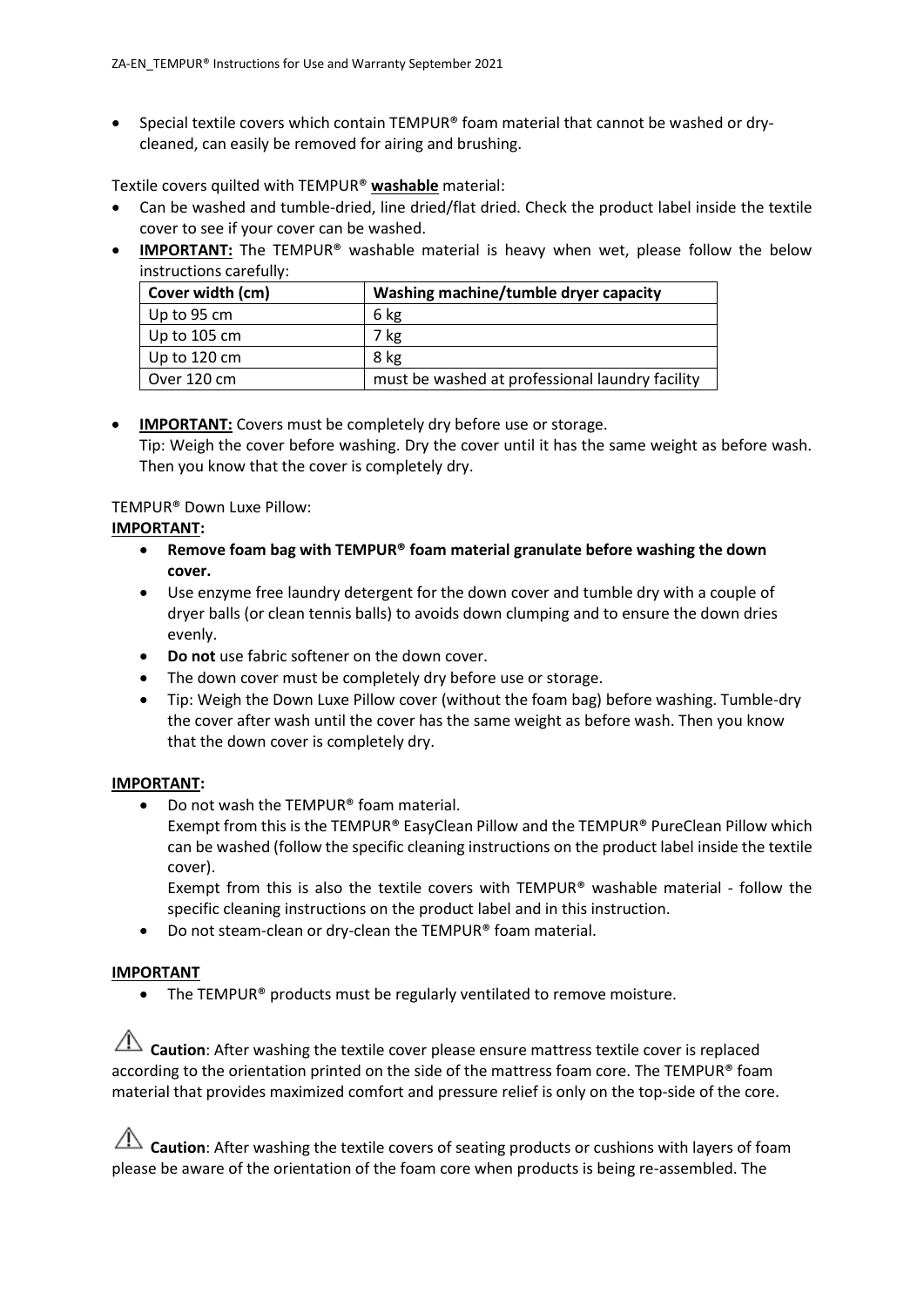TEMPUR® foam material that provides maximized comfort and pressure relief is only on the top-side of the core.

### **Technical Product information**

- Certain TEMPUR® products have a non-slip coating on the underside. This coating ensures that the product does not slide when in use.
- TEMPUR® products are available in many different sizes. Product weight depends on product size. Further information is available upon request.
- Constituent materials in covers see product label, which is located inside the textile cover.

#### Latex

Certain TEMPUR® products are manufactured of layers of foam with the TEMPUR® foam material on top and with an adhesive that contains latex between the layers.

Please check the product label inside the textile cover to see if the product you have purchased contains latex.

The TEMPUR® foam material and the textile cover do not contain latex.

### Fire safety standards

**Warning:** Risk of fire: keep products away from open flames

| TEMPUR <sup>®</sup> product                                                                        | <b>Fire safety</b>                                                                                                |
|----------------------------------------------------------------------------------------------------|-------------------------------------------------------------------------------------------------------------------|
| Mattresses, mattress toppers                                                                       | EN 597-1 (Cigarette Test)                                                                                         |
| Mattresses, mattress toppers (fire retardant<br>versions)                                          | BS 7177 Low Hazard<br>DS/EN 597-1 (cigarette test)<br>DS/EN 597-2 (Match test)<br>BS 5852 (Crib V) on foam        |
| Pillows, cushions and positioning products<br>(moulded and granulated filling)                     | EN/ISO 12952-1 (Cigarette test)                                                                                   |
| Pillows, cushions and positioning products, moulded<br>(fire retardant versions)                   | BS7175 Low hazard<br>EN/ISO 12952-1 (Cigarette test)<br>EN/ISO 12952-2 (Match test)<br>BS 5852 (Crib V) on foam   |
| Pillows, cushions and positioning products with<br>granulated filling<br>(fire retardant versions) | BS7175 Low hazard<br>EN/ISO 12952-1 (Cigarette test)<br>EN/ISO 12952-2 (Match test)<br>BS 5852 (source 2) on foam |
| Down Luxe Pillow<br>(fire retardant versions)                                                      | BS 5852 (source 2) on foam crumbs<br>BS 5852 (source 2) on downs                                                  |

# **Manufacturer**



**Dan-Foam ApS** Holmelund 43 5560 Aarup Denmark \*Dan-Foam ApS is a subsidiary of TEMPUR-Sealy International, Inc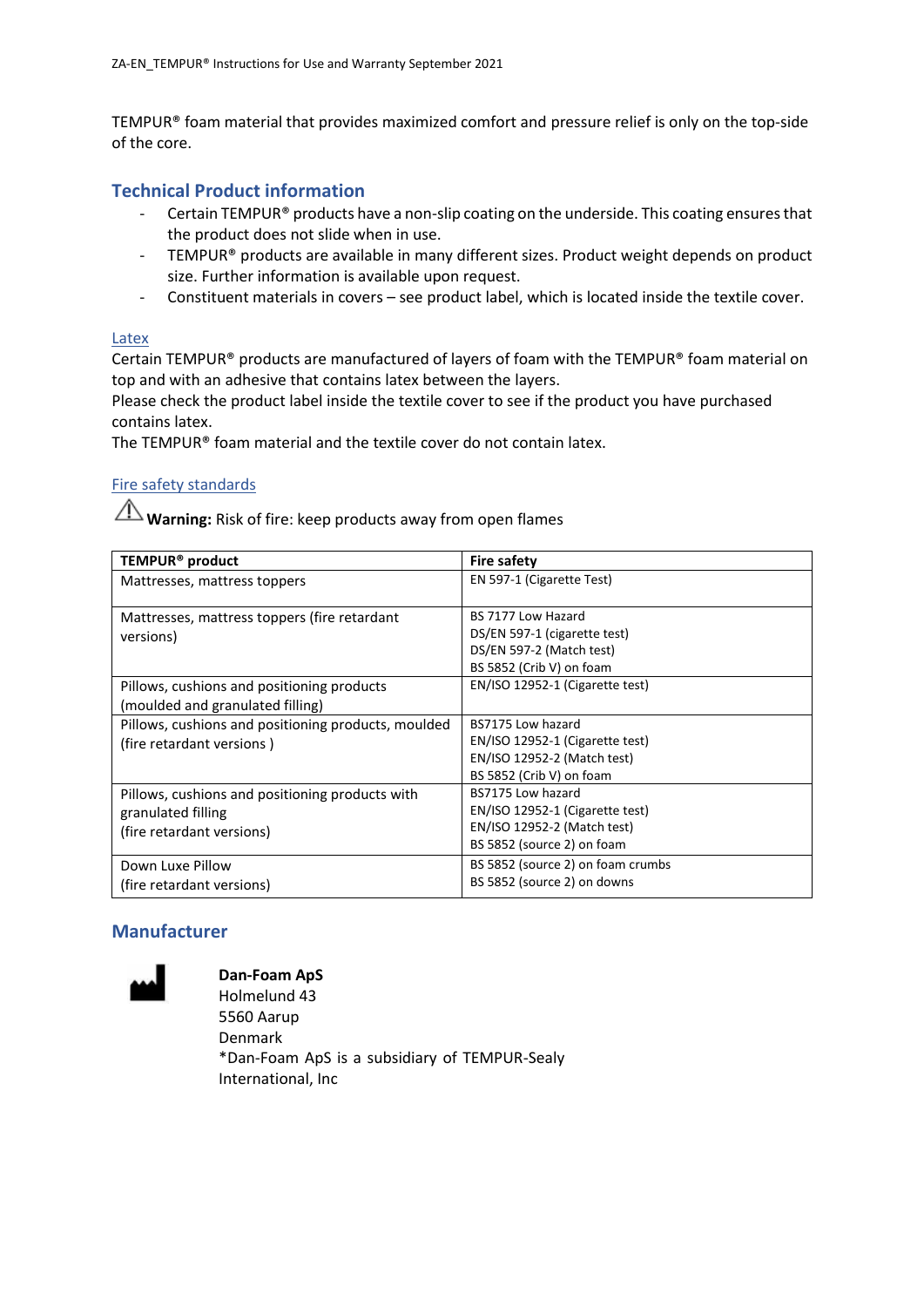# **WARRANTY**

#### **TEMPUR® WARRANTY**

This document sets out the terms and exclusions of the TEMPUR® Warranty for new TEMPUR® products sold to consumers worldwide (excluding the USA and Canada).

#### **Who offers the TEMPUR® Warranty?**

The Manufacturer of TEMPUR® mattresses, mattress toppers, pillows and cushions (except those in the USA and Canada) is Dan-Foam ApS, a company incorporated in Denmark under company registration number DK-24209709. Registered office address: Holmelund 43, 5560 Aarup, Denmark (the "Manufacturer"). Dan-Foam ApS is a subsidiary of TEMPUR-Sealy International, Inc.

#### **What is covered?**

The Manufacturer warrants that all new and genuine TEMPUR® products are free from material defects due to faulty workmanship or materials for the applicable warranty period (see section - For how long?) unless the product is specifically excluded or an exclusion applies (see section - Exclusions).

The TEMPUR® Warranty is valid for products purchased by consumers anywhere in the world (except the USA and Canada) from the Manufacturer or an authorised retailer for personal use and not in the course of a business, trade or profession. A list of authorised retailers is available at **www[.tempur.com](http://www.tempur.com/)**

#### **For how long?**

The TEMPUR® Warranty lasts for the period displayed on or inside the packaging of the relevant product or as stated below, starting from the date of purchase (except where the product is an exdisplay or demonstration model in which case the warranty starts from the date of manufacture).

The warranty period is generally as set out in the warranty table, but the Manufacturer advises that you should check the warranty terms for the country in which you originally purchased your product as there may be a different warranty period applicable. For this, please visit **www.tempur.com**

|          | <b>Product:</b> Foam cores                                                                                                                 | <b>Product Warranty What's covered?</b>        |                                                                                                                                                        |
|----------|--------------------------------------------------------------------------------------------------------------------------------------------|------------------------------------------------|--------------------------------------------------------------------------------------------------------------------------------------------------------|
| le<br>le | All TEMPUR <sup>®</sup> mattresses, unless stated<br>otherwise below<br>TEMPUR <sup>®</sup> toppers for North and Promise<br>bed systems   | 10 years                                       | Material defects due to faulty workmanship or<br>materials, or changes which cause a visible<br>lindentation more than 2cm in the TEMPUR®<br>material. |
| lo       | TEMPUR <sup>®</sup> Original (15, 19, 20, 21, 25,<br>Deluxe 17 (only when velour cover),<br>Deluxe 22, Deluxe 27, Breeze 22, Breeze<br>27) |                                                | Material defects due to faulty workmanship or<br>materials, or changes which cause a visible<br>lindentation more than 2cm in the TEMPUR®<br>material. |
| lo       | TEMPUR® Cloud (19,21,25, Breeze 22,<br>Breeze 27)                                                                                          | 15 years limited<br>warranty <sup>*</sup> (see |                                                                                                                                                        |
| lo       | TEMPUR <sup>®</sup> Sensation (19,21,25, Deluxe<br>22, Deluxe 27, Breeze 22, Breeze 27                                                     | note below table)                              |                                                                                                                                                        |
| l•       | TEMPUR <sup>®</sup> Topper 7                                                                                                               |                                                |                                                                                                                                                        |
| lo       | TEMPUR <sup>®</sup> Experience Mattress                                                                                                    |                                                |                                                                                                                                                        |
| lo       | <b>TEMPUR<sup>®</sup> Relaxation Mattress</b>                                                                                              |                                                |                                                                                                                                                        |
| lo       | TEMPUR <sup>®</sup> Topper 5                                                                                                               |                                                | Material defects due to faulty workmanship or                                                                                                          |
| lo       | TEMPUR® Futon All Seasons™                                                                                                                 | 5 years                                        | materials, or changes which cause a visible                                                                                                            |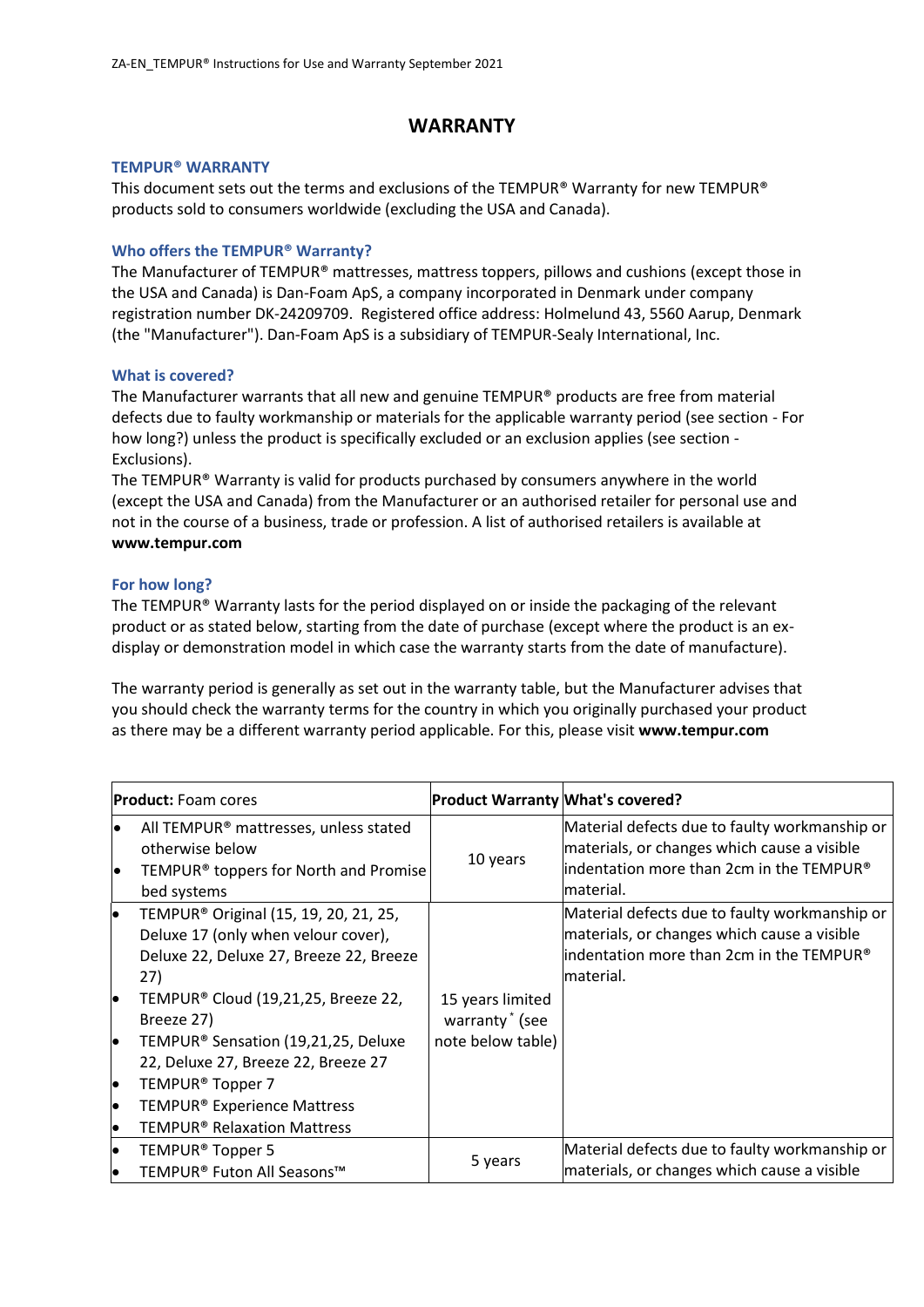| lo                     | TEMPUR® Futon Deluxe (7cm)                                                                                                                                                                                                                                   |                                         | indentation more than 2cm in the TEMPUR®<br>material.                                                                                                             |
|------------------------|--------------------------------------------------------------------------------------------------------------------------------------------------------------------------------------------------------------------------------------------------------------|-----------------------------------------|-------------------------------------------------------------------------------------------------------------------------------------------------------------------|
| $\bullet$<br>$\bullet$ | TEMPUR <sup>®</sup> Topper Deluxe 3.5<br>TEMPUR <sup>®</sup> Topper 3.5                                                                                                                                                                                      | 3 years                                 | Material defects due to faulty workmanship or<br>materials, or changes which cause a visible<br>indentation more than 2cm in the TEMPUR®<br>material.             |
| $\bullet$<br>$\bullet$ | TEMPUR® Futon Basic (6cm)<br>TEMPUR® Futon Simple (6cm)                                                                                                                                                                                                      | 2 years                                 | Material defects due to faulty workmanship or<br>materials, or changes which cause a visible<br>indentation more than 2cm in the TEMPUR®<br>material.             |
| $\bullet$              | All moulded TEMPUR® Pillows, Cushions,<br>Wedges, and other TEMPUR® Home                                                                                                                                                                                     | 3 years                                 | Material defects due to faulty workmanship or<br>materials, or changes which cause a visible<br>$\parallel$ indentation more than 2cm in the TEMPUR®<br>material. |
| $\bullet$              | All TEMPUR® Pillows filled with<br>TEMPUR <sup>®</sup> Material granulates:<br><b>Traditional Pillows</b><br>$\Omega$<br><b>Comfort Pillows</b><br>$\circ$<br><b>Ombracio Pillow</b><br>$\circ$<br>Long Hug Pillow<br>$\circ$<br>Down Luxe Pillow<br>$\circ$ | 3 years                                 | Material defects due to faulty workmanship or<br>lmaterials                                                                                                       |
| $\bullet$              | TEMPUR <sup>®</sup> Bicycle Pad<br>TEMPUR <sup>®</sup> Sleep Mask                                                                                                                                                                                            | 2 years                                 | Material defects due to faulty workmanship or<br>materials.                                                                                                       |
|                        | <b>Product: Covers</b>                                                                                                                                                                                                                                       | <b>Product Warranty What's covered?</b> |                                                                                                                                                                   |
| $\bullet$              | Covers for ALL products, unless stated<br>otherwise below                                                                                                                                                                                                    | 2 years                                 | Material defects due to faulty workmanship or<br>lmaterials.                                                                                                      |
| $\bullet$              | Cover for TEMPUR® Futon Simple                                                                                                                                                                                                                               | 1 year                                  | Material defects due to faulty workmanship or<br>materials.                                                                                                       |
|                        | Down Cover for TEMPUR® Down Luxe<br>Pillow                                                                                                                                                                                                                   | 3 year                                  | Material defects due to faulty workmanship or<br>materials.                                                                                                       |

*\*Limited Warranty - If you make a valid claim after 5 years from the date of purchase, the Manufacturer will provide you with an equivalent mattress subject to you paying a percentage of the price of the replacement mattress\*\*, see percentage table below: In addition, some countries may offer a 10 year warranty for these products so please check your local TEMPUR® store or website for details.*

| Years $0 - 5 - Pay nothing$          |                                      |  |
|--------------------------------------|--------------------------------------|--|
| Year 6 - Pay 10% of the current RRP  | Year 11 - Pay 60% of the current RRP |  |
| Year 7 - Pay 20% of the current RRP  | Year 12 - Pay 70% of the current RRP |  |
| Year 8 - Pay 30% of the current RRP  | Year 13 - Pay 80% of the current RRP |  |
| Year 9 - Pay 40% of the current RRP  | Year 14 - Pay 90% of the current RRP |  |
| Year 10 - Pay 50% of the current RRP | Year 15 - Pay 95% of the current RRP |  |

*\*\*The price of the replacement mattress will be subject to the price published in the Manufacturer's RRP pricelist in force in the country at the time, when the claim is made.*

#### **What will we do?**

Where a valid claim is made in accordance with this TEMPUR® Warranty, the Manufacturer shall offer, at its choice, either to repair the defective product or provide an equivalent replacement product free of charge.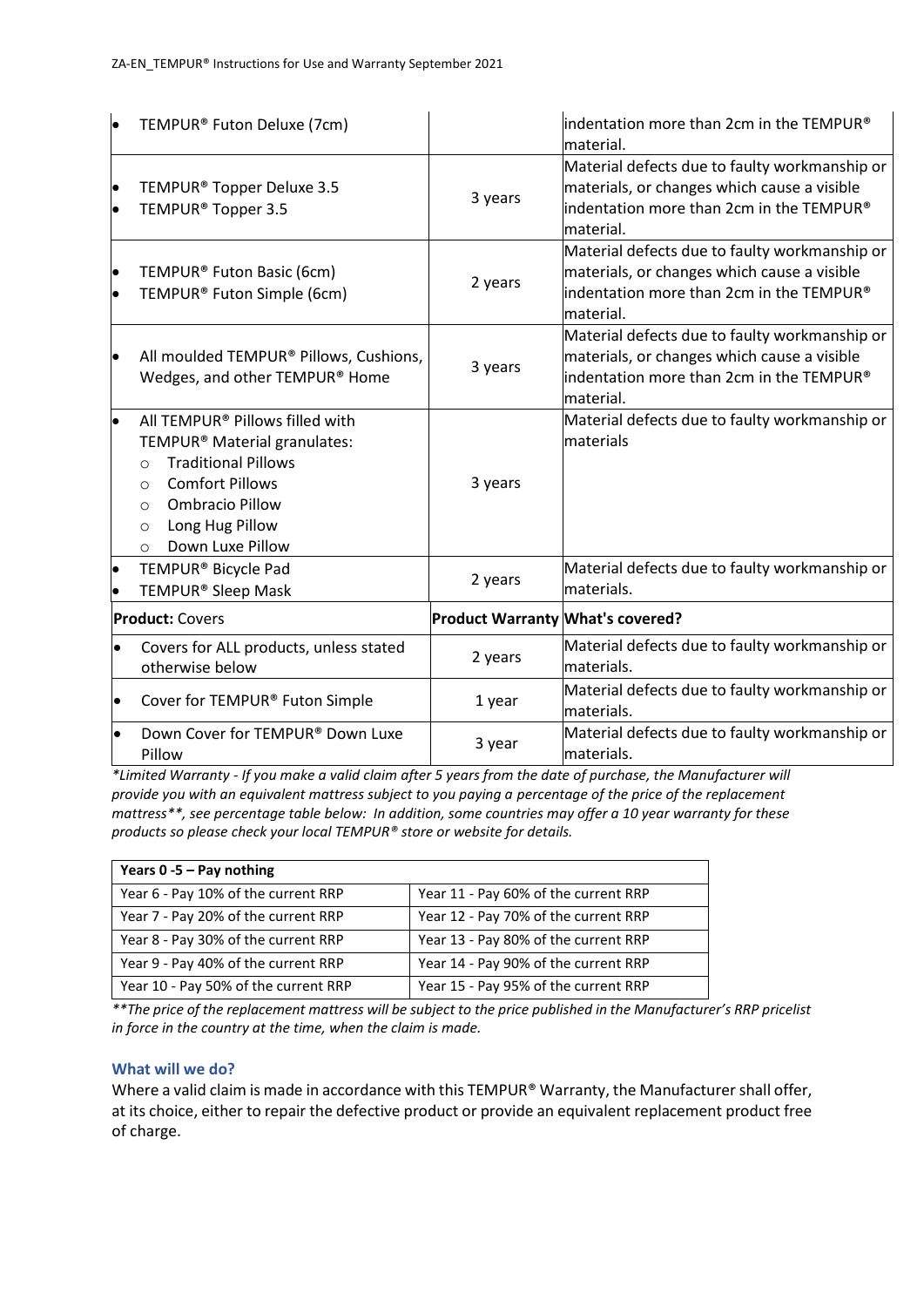The Manufacturer will refund the reasonable delivery cost of returning a defective product for repair or replacement so long as the claim is valid under the terms of this TEMPUR® Warranty and the product is returned from an address within the same country as the authorised retailer the product was purchased from. The repaired or replacement product will be delivered free of charge to an address within the same country as the authorised retailer the product was purchased from. In all other circumstances, any delivery costs associated with any repairs or replacements are the purchaser's responsibility.

In the event of replacement, the Manufacturer shall endeavour to provide a replacement product from the same line. However, if the product line has been discontinued or the product is otherwise not available, the Manufacturer reserves the right to provide a replacement product that, in the Manufacturer's sole discretion, is similar to the defective product.

The TEMPUR® Warranty provides cover from the date of purchase (or date of manufacture in the case of ex-display/demonstration products) of the original product. It is not renewed on the provision of a repaired or replaced product. In these circumstances, the TEMPUR® Warranty will run for the remainder of the period starting from the original purchase or manufacture date, as applicable.

#### **Exclusions**

#### **The TEMPUR® Warranty does not apply if:**

- the product has been purchased used, second hand or from anyone other than an authorised retailer or directly from the Manufacturer. A list of authorised retailers is available at [tempur.com](http://www.tempur.com/)
- the process for making a claim under the TEMPUR® Warranty (set out under the heading "How do you claim under the TEMPUR® Warranty?" below) has not been correctly followed.
- the product has not been used and/or handled with due care and/or in accordance with the instructions of use, cleanliness and maintenance described in the Instructions for Use and at [tempur.com](http://www.tempur.com/)
- $\bullet$  defects in compressed TEMPUR® EASE mattresses caused by the mattress not being unpacked in time (left in the box): this can cause the material to tear or permanently deform. Compressed TEMPUR® EASE mattresses must be unpacked no later than 6 months from the production date. Check the production date on the box when you receive your compressed TEMPUR® EASE mattress.
- Temporary creases in the cover for compressed TEMPUR® EASE that will disappear within 72 hours or after washing of the cover. Please see the washing instruction on the label inside the cover.
- the product has been deliberately damaged or damaged as a result of neglect, cuts, burns, flooding or any other improper use by you or by any third party.
- the defect is caused as a result of the product having been bent, squeezed or exposed to cold temperatures for a period of time causing the material to tear or permanently deform.
- the TEMPUR® EASE mattress was damaged in an attempt to re-compress or re-roll up.
- the product has been wet or soaked against Manufacturer's recommendations.
- the product is found to be very stained, soiled and/or otherwise unhygienic.
- the product has been altered or repaired without the Manufacturer's prior permission.
- the defect is the result of normal wear and tear.
- zips on the cover of TEMPUR® Products unless faulty upon receipt of product.
- for mattresses (within the range of CE marked products), the defect or change in the product is only a minor variation or normal change which does not affect the pressure redistributing properties of the product.

#### **How do you claim under the TEMPUR® Warranty?**